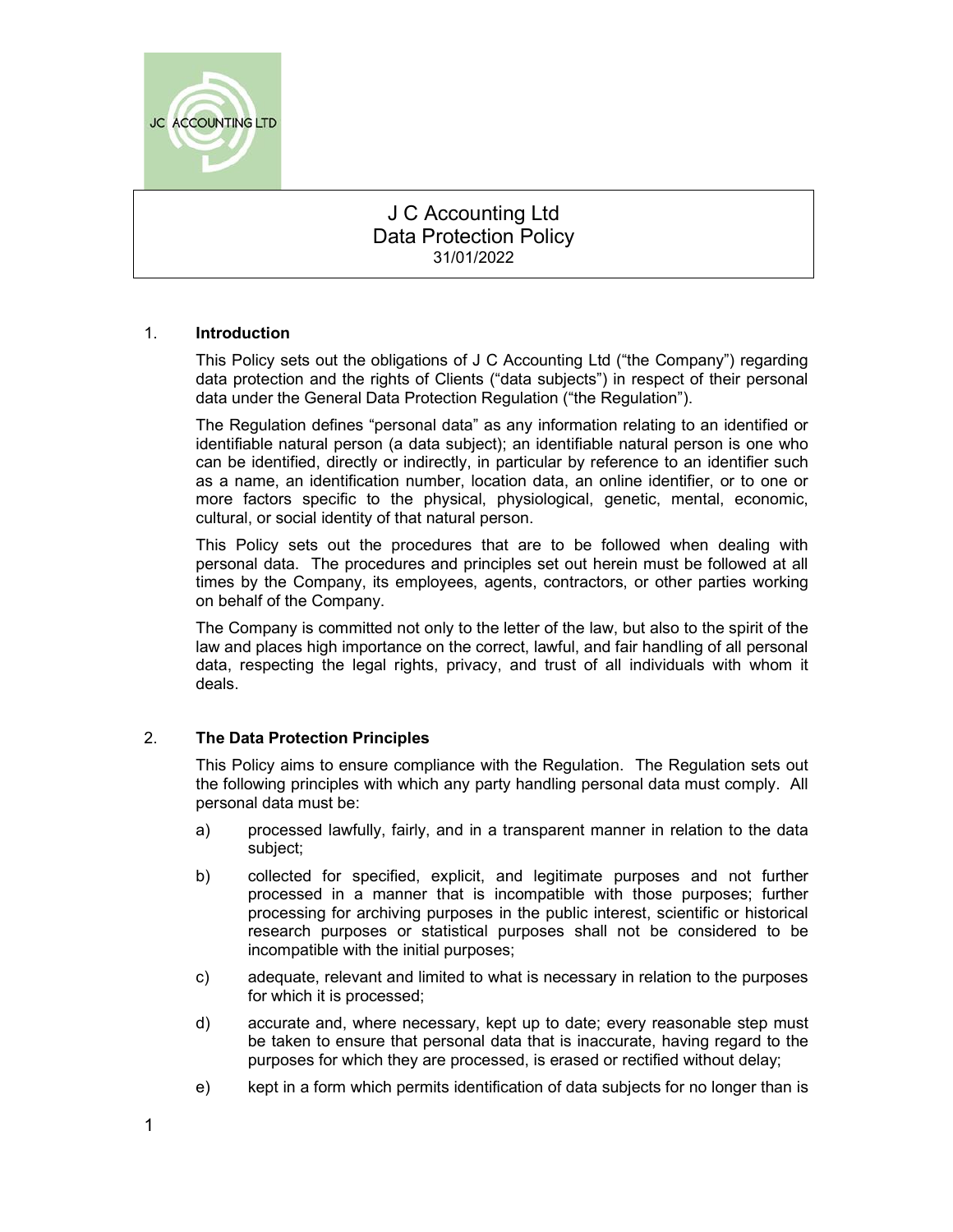necessary for the purposes for which the personal data is processed; personal data may be stored for longer periods insofar as the personal data will be processed solely for archiving purposes in the public interest, scientific or historical research purposes or statistical purposes subject to implementation of the appropriate technical and organisational measures required by the Regulation in order to safeguard the rights and freedoms of the data subject;

f) processed in a manner that ensures appropriate security of the personal data, including protection against unauthorised or unlawful processing and against accidental loss, destruction or damage, using appropriate technical or organisational measures.

# 3. Lawful, Fair, and Transparent Data Processing

The Regulation seeks to ensure that personal data is processed lawfully, fairly, and transparently, without adversely affecting the rights of the data subject. The Regulation states that processing of personal data shall be lawful if at least one of the following applies:

- a) the data subject has given consent to the processing of his or her personal data for one or more specific purposes;
- b) processing is necessary for the performance of a contract to which the data subject is a party or in order to take steps at the request of the data subject prior to entering into a contract;
- c) processing is necessary for compliance with a legal obligation to which the controller is subject;
- d) processing is necessary to protect the vital interests of the data subject or of another natural person;
- e) processing is necessary for the performance of a task carried out in the public interest or in the exercise of official authority vested in the controller;
- f) processing is necessary for the purposes of the legitimate interests pursued by the controller or by a third party, except where such interests are overridden by the fundamental rights and freedoms of the data subject which require protection of personal data, in particular where the data subject is a child.

#### 4. Processed for Specified, Explicit and Legitimate Purposes

- 4.1 The Company collects and processes the personal data set out in Part 21 of this Policy. This may include personal data received directly from data subjects (for example, contact details used when a data subject communicates with us) and data received from third parties (for example, Employee Data from Employer.
- 4.2 The Company only processes personal data for the specific purposes set out in Part 21 of this Policy (or for other purposes expressly permitted by the Regulation). The purposes for which we process personal data will be informed to data subjects at the time that their personal data is collected, where it is collected directly from them, or as soon as possible (not more than one calendar month) after collection where it is obtained from a third party.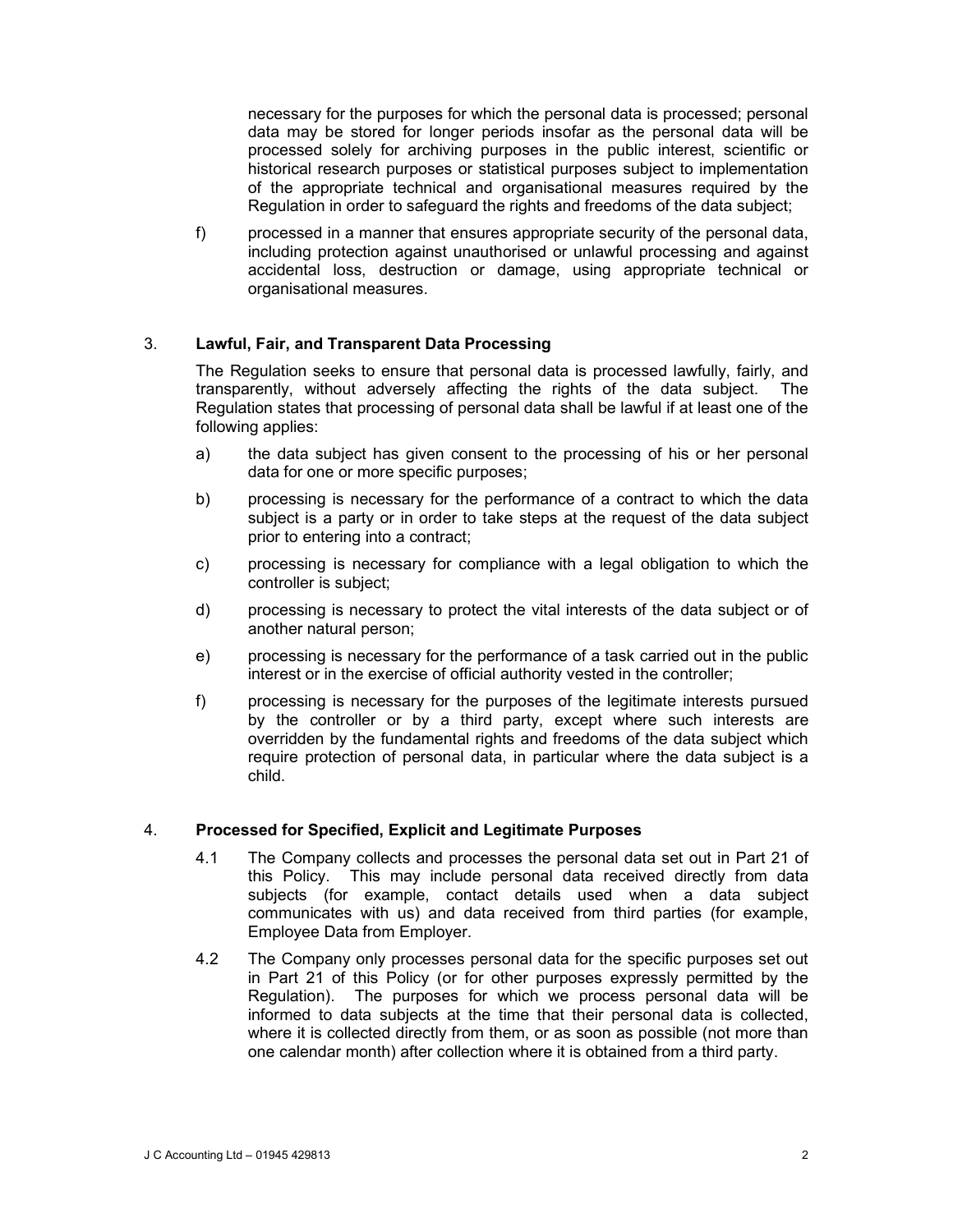### 5. Adequate, Relevant and Limited Data Processing

The Company will only collect and process personal data for and to the extent necessary for the specific purpose(s) informed to data subjects as under Part 4, above.

## 6. Accuracy of Data and Keeping Data Up To Date

The Company shall ensure that all personal data collected and processed is kept accurate and up-to-date. The accuracy of data shall be checked when it is collected and at regular intervals thereafter. Where any inaccurate or out-of-date data is found, all reasonable steps will be taken without delay to amend or erase that data, as appropriate.

# 7. Timely Processing

The Company shall not keep personal data for any longer than is necessary in light of the purposes for which that data was originally collected and processed. When the data is no longer required, all reasonable steps will be taken to erase it without delay.

## 8. Secure Processing

The Company shall ensure that all personal data collected and processed is kept secure and protected against unauthorised or unlawful processing and against accidental loss, destruction or damage. Further details of the data protection and organisational measures which shall be taken are provided in Parts 22 and 23 of this Policy.

#### 9. Accountability

- 9.1 The Company's data protection officer is Jayne Perry
- 9.2 The Company shall keep written internal records of all personal data collection, holding, and processing, which shall incorporate the following information:
- a) The name and details of the Company, its data protection officer, and any applicable third party data controllers;
- b) The purposes for which the Company processes personal data;
- c) Details of the categories of personal data collected, held, and processed by the Company; and the categories of data subject to which that personal data relates;
- d) Details (and categories) of any third parties that will receive personal data from the Company;
- e) Details of any transfers of personal data to non-EEA countries including all mechanisms and security safeguards;
- f) Details of how long personal data will be retained by the Company; and
- g) Detailed descriptions of all technical and organisational measures taken by the Company to ensure the security of personal data.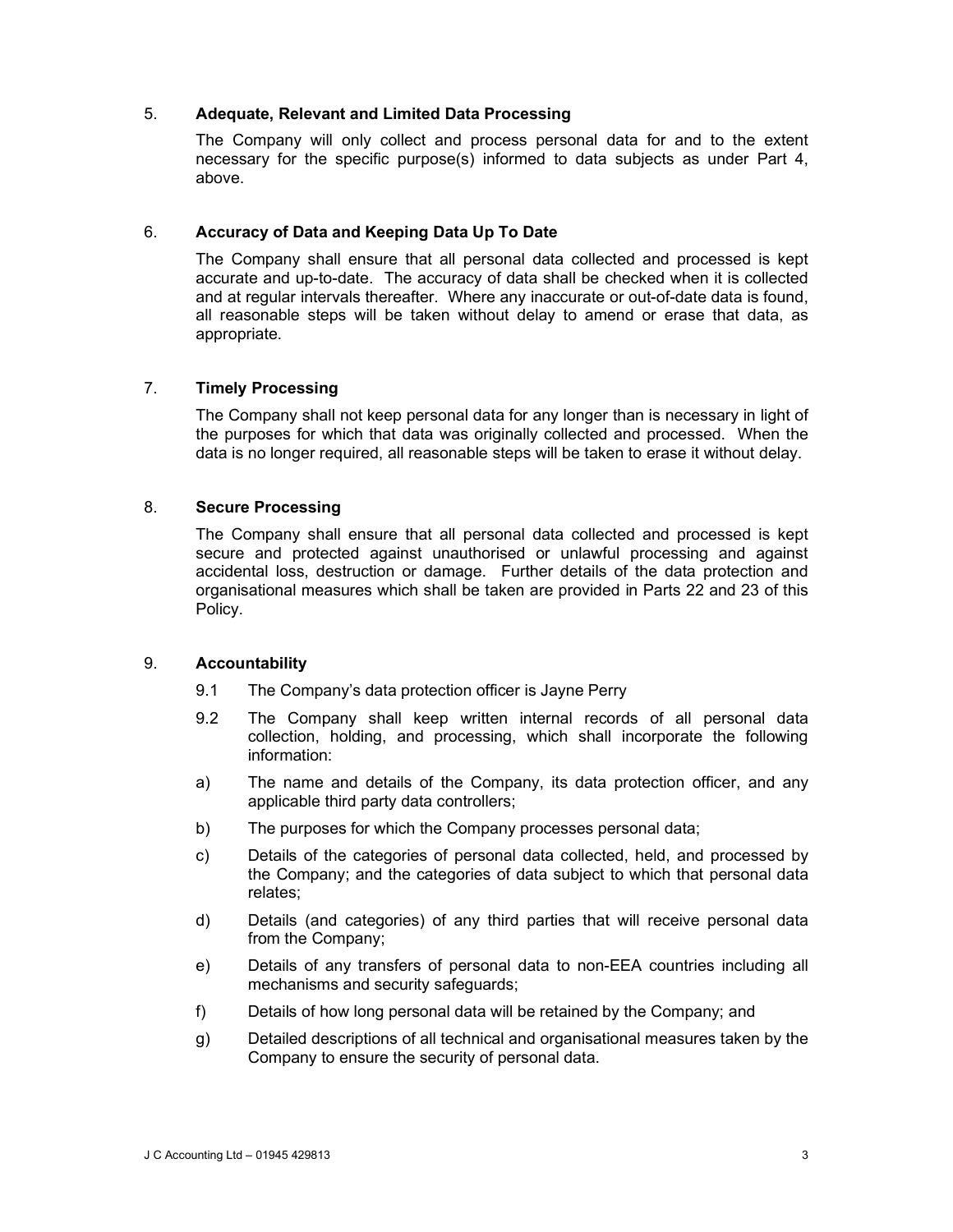## 10. Privacy Impact Assessments

The Company shall carry out Privacy Impact Assessments when and as required under the Regulation. Privacy Impact Assessments shall be overseen by the Company's data protection officer and shall address the following areas of importance:

10.1

- 10.2 The purpose(s) for which personal data is being processed and the processing operations to be carried out on that data;
- 10.3 Details of the legitimate interests being pursued by the Company;
- 10.4 An assessment of the necessity and proportionality of the data processing with respect to the purpose(s) for which it is being processed;
- 10.5 An assessment of the risks posed to individual data subjects; and
- 10.6 Details of the measures in place to minimise and handle risks including safeguards, data security, and other measures and mechanisms to ensure the protection of personal data, sufficient to demonstrate compliance with the Regulation.

## 11. The Rights of Data Subjects

The Regulation sets out the following rights applicable to data subjects:

- a) The right to be informed;
- b) The right of access;
- c) The right to rectification;
- d) The right to erasure (also known as the 'right to be forgotten');
- e) The right to restrict processing;
- f) The right to data portability;
- g) The right to object;
- h) Rights with respect to automated decision-making and profiling.

#### 12. Keeping Data Subjects Informed

- 12.1 The Company shall ensure that the following information is provided to every data subject when personal data is collected:
- a) Details of the Company including, but not limited to, the identity of Jayne Perry, its Data Protection Officer;
- b) The purpose(s) for which the personal data is being collected and will be processed (as detailed in Part 21 of this Policy) and the legal basis justifying that collection and processing;
- c) Where applicable, the legitimate interests upon which the Company is justifying its collection and processing of the personal data;
- d) Where the personal data is not obtained directly from the data subject, the categories of personal data collected and processed;
- e) Where the personal data is to be transferred to one or more third parties, details of those parties;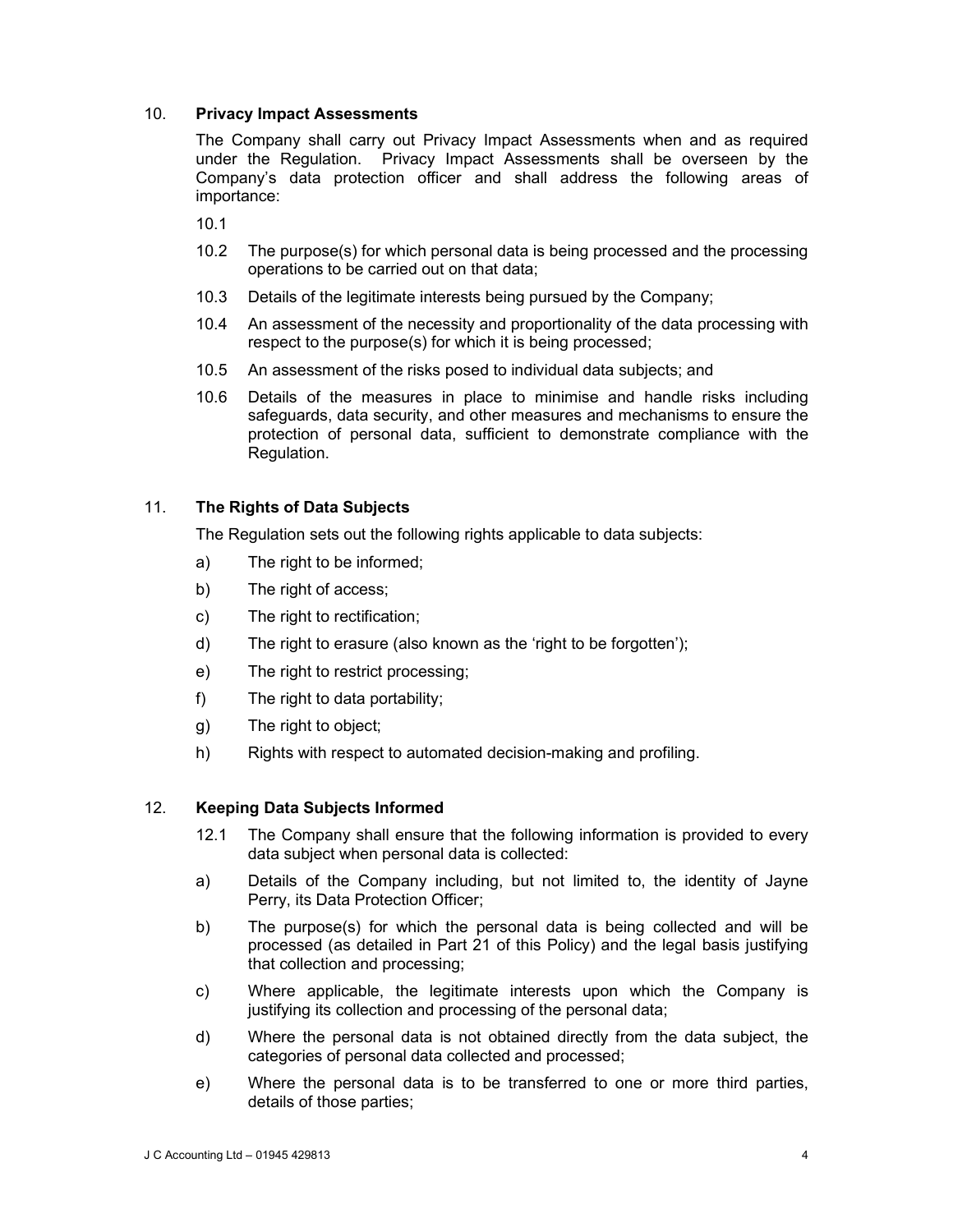- f) Where the personal data is to be transferred to a third party that is located outside of the European Economic Area (the "EEA"), details of that transfer, including but not limited to the safeguards in place (see Part 24 of this Policy for further details concerning such third country data transfers);
- g) Details of the length of time the personal data will be held by the Company (or, where there is no predetermined period, details of how that length of time will be determined);
- h) Details of the data subject's rights under the Regulation;
- i) Details of the data subject's right to withdraw their consent to the Company's processing of their personal data at any time;
- j) Details of the data subject's right to complain to the Information Commissioner's Office (the 'supervisory authority' under the Regulation);
- k) Where applicable, details of any legal or contractual requirement or obligation necessitating the collection and processing of the personal data and details of any consequences of failing to provide it;
- l) Details of any automated decision-making that will take place using the personal data (including but not limited to profiling), including information on how decisions will be made, the significance of those decisions and any consequences.
- 12.2 The information set out above in Part 12.1 shall be provided to the data subject at the following applicable time:
	- 12.2.1 Where the personal data is obtained from the data subject directly, at the time of collection;
	- 12.2.2 Where the personal data is not obtained from the data subject directly (i.e. from another party):
	- a) If the personal data is used to communicate with the data subject, at the time of the first communication; or
	- b) If the personal data is to be disclosed to another party, before the personal data is disclosed; or
	- c) In any event, not more than one month after the time at which the Company obtains the personal data.

# 13. Data Subject Access

- 13.1 A data subject may make a subject access request ("SAR") at any time to find out more about the personal data which the Company holds about them. The Company is normally required to respond to SARs within one month of receipt (this can be extended by up to two months in the case of complex and/or numerous requests, and in such cases the data subject shall be informed of the need for the extension).
- 13.2 All subject access requests received must be forwarded to Jayne Perry, the Company's data protection officer. Jayne@JCaccountingltd.co.uk.
- 13.3 The Company does not charge a fee for the handling of normal SARs. The Company reserves the right to charge reasonable fees for additional copies of information that has already been supplied to a data subject, and for requests that are manifestly unfounded or excessive, particularly where such requests are repetitive.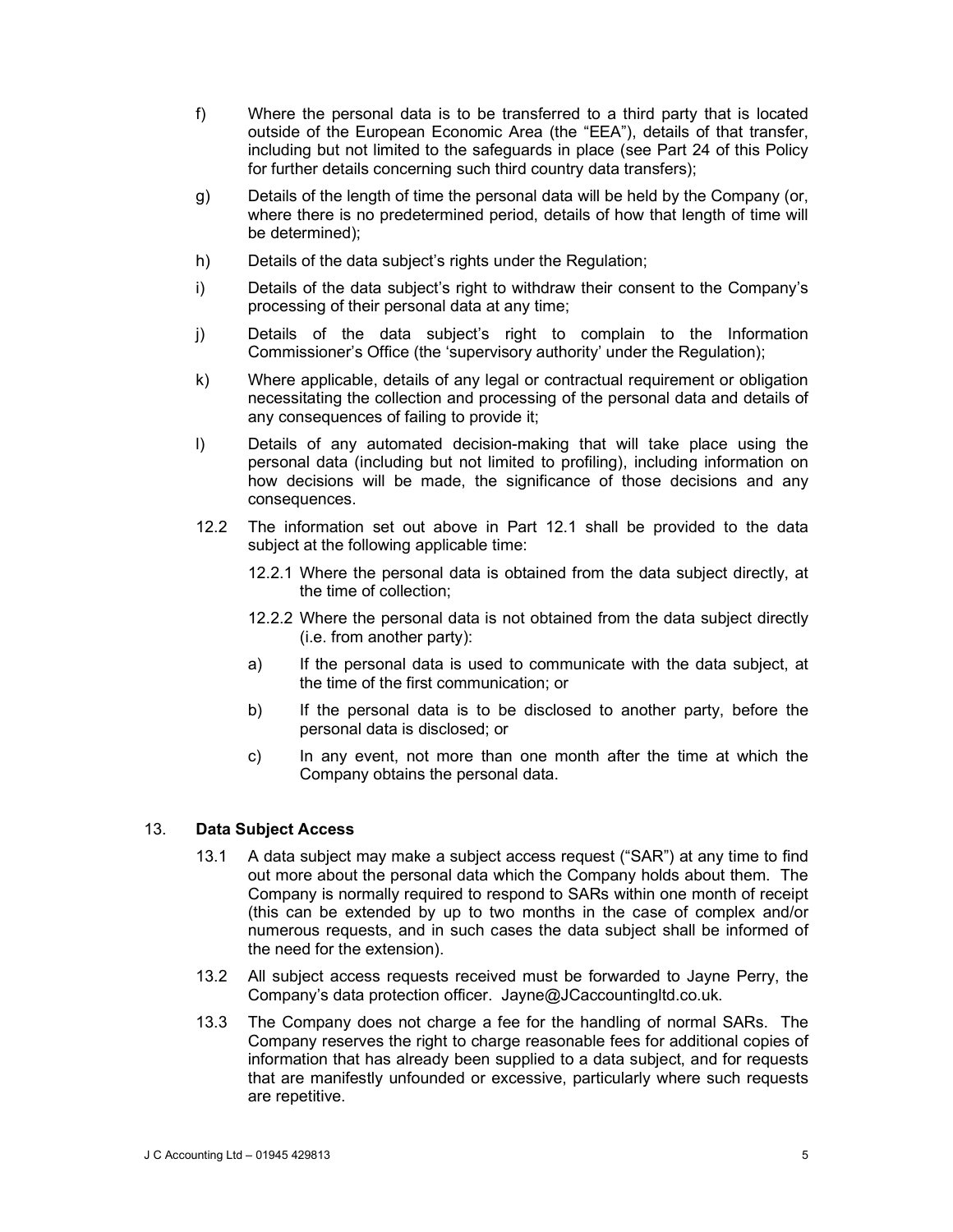## 14. Rectification of Personal Data

- 14.1 If a data subject informs the Company that personal data held by the Company is inaccurate or incomplete, requesting that it be rectified, the personal data in question shall be rectified, and the data subject informed of that rectification, within one month of receipt the data subject's notice (this can be extended by up to two months in the case of complex requests, and in such cases the data subject shall be informed of the need for the extension).
- 14.2 In the event that any affected personal data has been disclosed to third parties, those parties shall be informed of any rectification of that personal data.

## 15. Erasure of Personal Data

- 15.1 Data subjects may request that the Company erases the personal data it holds about them in the following circumstances:
- a) It is no longer necessary for the Company to hold that personal data with respect to the purpose for which it was originally collected or processed;
- b) The data subject wishes to withdraw their consent to the Company holding and processing their personal data;
- c) The data subject objects to the Company holding and processing their personal data (and there is no overriding legitimate interest to allow the Company to continue doing so) (see Part 18 of this Policy for further details concerning data subjects' rights to object);
- d) The personal data has been processed unlawfully;
- e) The personal data needs to be erased in order for the Company to comply with a particular legal obligation.
- 15.2 Unless the Company has reasonable grounds to refuse to erase personal data, all requests for erasure shall be complied with, and the data subject informed of the erasure, within one month of receipt of the data subject's request (this can be extended by up to two months in the case of complex requests, and in such cases the data subject shall be informed of the need for the extension).
- 15.3 In the event that any personal data that is to be erased in response to a data subject request has been disclosed to third parties, those parties shall be informed of the erasure (unless it is impossible or would require disproportionate effort to do so).

# 16. Restriction of Personal Data Processing

- 16.1 Data subjects may request that the Company ceases processing the personal data it holds about them. If a data subject makes such a request, the Company shall retain only the amount of personal data pertaining to that data subject that is necessary to ensure that no further processing of their personal data takes place.
- 16.2 In the event that any affected personal data has been disclosed to third parties, those parties shall be informed of the applicable restrictions on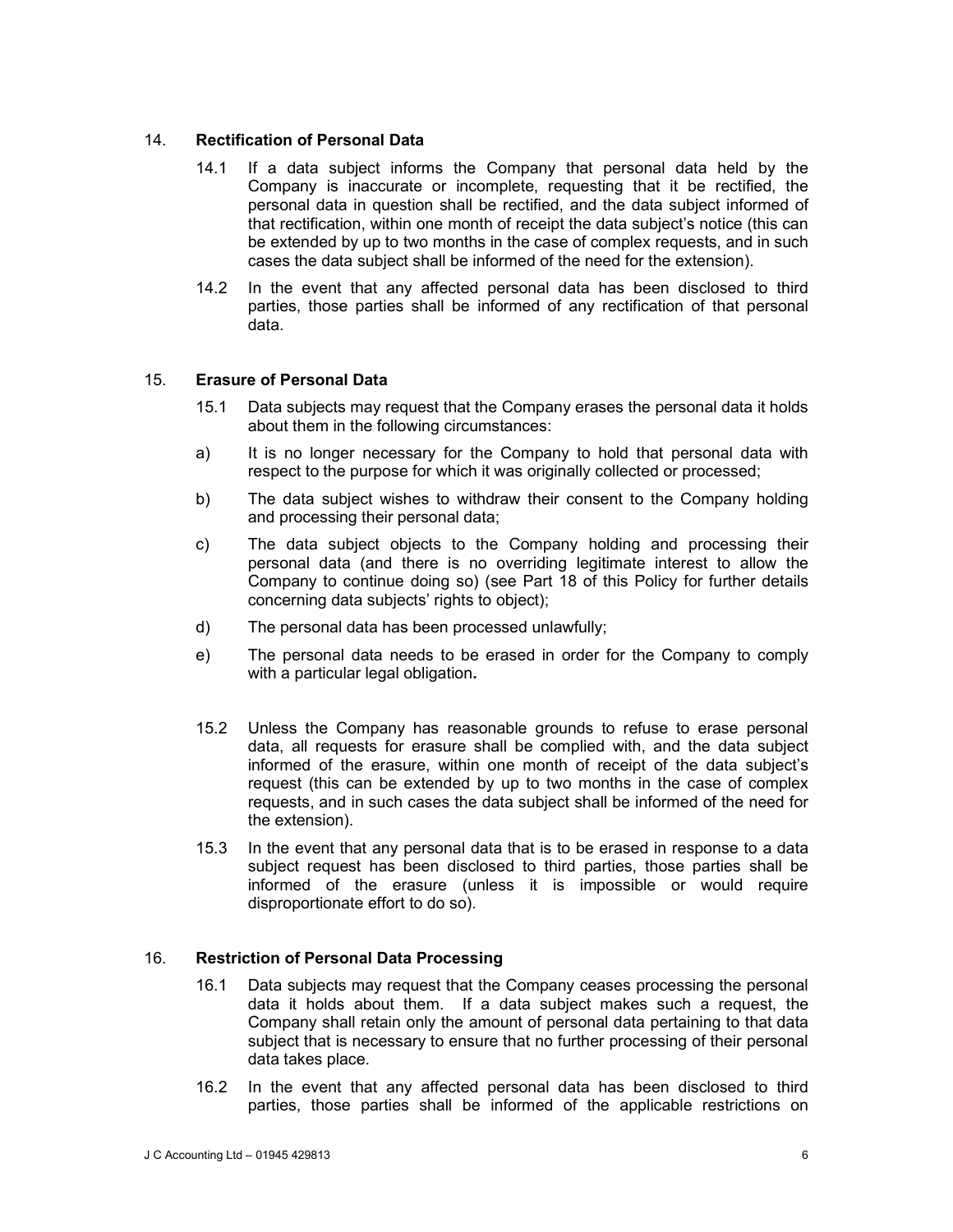processing it (unless it is impossible or would require disproportionate effort to do so).

# 17. [Data Portability]

- 17.1 The Company processes personal data using automated means Payroll Software (Moneysoft) and Self Assessment Tax Software (Thomson Reuters DVO and Onvio).
- 17.2 Where data subjects have given their consent to the Company to process their personal data in such a manner or the processing is otherwise required for the performance of a contract between the Company and the data subject, data subjects have the legal right under the Regulation to receive a copy of their personal data and to use it for other purposes (namely transmitting it to other data controllers, e.g. other organisations).
- 17.3 To facilitate the right of data portability, the Company shall make available all applicable personal data to data subjects in the following format:
- a) PDF
- 17.4 Where technically feasible, if requested by a data subject, personal data shall be sent directly to another data controller.
- 17.5 All requests for copies of personal data shall be complied with within one month of the data subject's request (this can be extended by up to two months in the case of complex requests in the case of complex or numerous requests, and in such cases the data subject shall be informed of the need for the extension).

# 18. Objections to Personal Data Processing

- 18.1 Data subjects have the right to object to the Company processing their personal data based on legitimate interests (including profiling), direct marketing (including profiling),
- 18.2 Where a data subject objects to the Company processing their personal data based on its legitimate interests, the Company shall cease such processing forthwith, unless it can be demonstrated that the Company's legitimate grounds for such processing override the data subject's interests, rights and freedoms; or the processing is necessary for the conduct of legal claims.
- 18.3 Where a data subject objects to the Company processing their personal data for direct marketing purposes, the Company shall cease such processing forthwith.
- 18.4 Where a data subject objects to the Company processing their personal data for scientific and/or historical research and statistics purposes, the data subject must, under the Regulation, 'demonstrate grounds relating to his or her particular situation'. The Company is not required to comply if the research is necessary for the performance of a task carried out for reasons of public interest.

# 19. Automated Decision-Making

19.1 In the event that the Company uses personal data for the purposes of automated decision-making and those decisions have a legal (or similarly significant effect) on data subjects, data subjects have the right to challenge to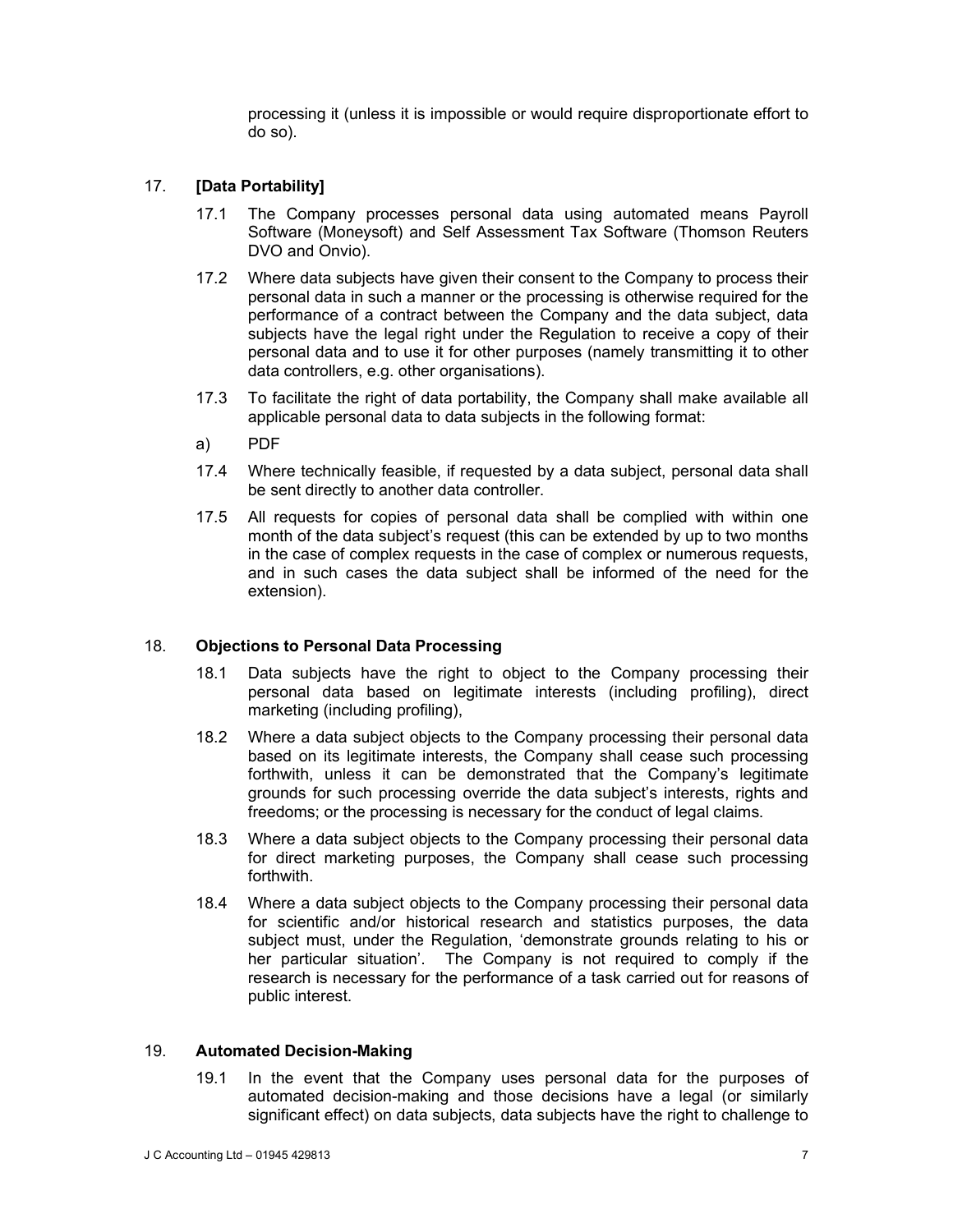such decisions under the Regulation, requesting human intervention, expressing their own point of view, and obtaining an explanation of the decision from the Company.

- 19.2 The right described in Part 19.1 does not apply in the following circumstances:
- a) The decision is necessary for the entry into, or performance of, a contract between the Company and the data subject;
- b) The decision is authorised by law; or
- c) The data subject has given their explicit consent.

## 20. Profiling

Where the Company uses personal data for profiling purposes, the following shall apply:

- a) Clear information explaining the profiling will be provided, including its significance and the likely consequences;
- b) Appropriate mathematical or statistical procedures will be used;
- c) Technical and organisational measures necessary to minimise the risk of errors and to enable such errors to be easily corrected shall be implemented; and
- d) All personal data processed for profiling purposes shall be secured in order to prevent discriminatory effects arising out of profiling (see Parts 22 and 23 of this Policy for more details on data security).

## 21. Personal Data

The following personal data may be collected, held, and processed by the Company:

- a) Name Identification Purposes
- b) Address Contact
- c) Date of Birth Payroll/HMRC
- d) Gender Payroll/HMRC
- e) Telephone Number/Email Address Contact
- f) UTR Number Self Assessment Tax Returns/HMRC
- g) NI Number Payroll/HMRC
- h) Bank Details HMRC and/or Payroll
- i) Next Of Kin Payroll
- j) Copy Of Passport AML
- k) Copy of Driving Licence AML
- l) Copy of other documents containing Name and Address AML

# 22. Data Protection Measures

The Company shall ensure that all its employees, agents, contractors, or other parties working on its behalf comply with the following when working with personal data:

a) All emails containing personal data must be encrypted (PDF reports)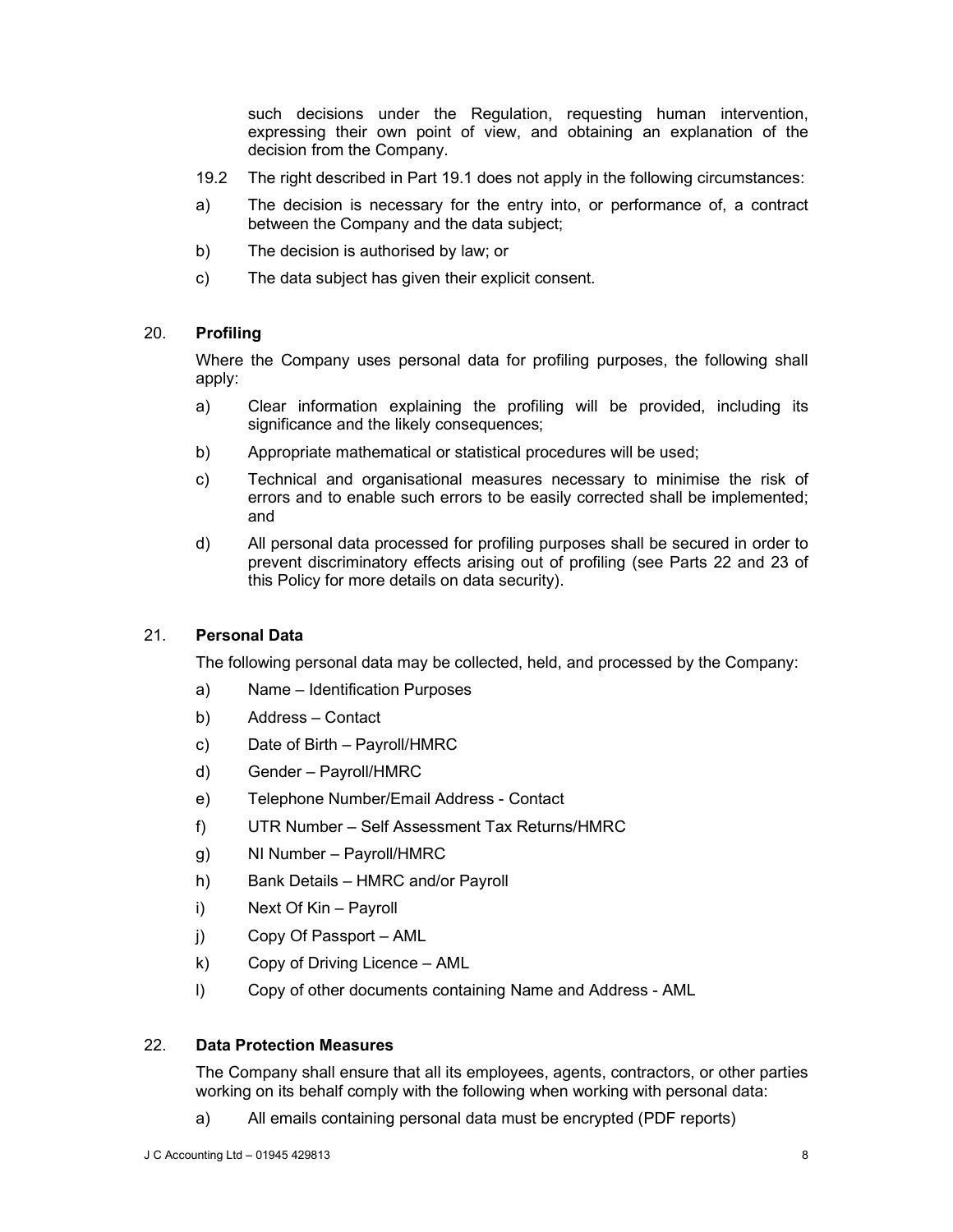- b) Where any personal data is to be erased or otherwise disposed of for any reason (including where copies have been made and are no longer needed), it should be securely deleted and disposed of. Hardcopies should be shredded, and electronic copies should be deleted securely using deletion within the Software (hard drives are never discarded, they are wiped, removed from machines and stored securely or destroyed).
- c) Personal data may be transmitted over secure networks only; transmission over unsecured networks is not permitted in any circumstances;
- d) Personal data may not be transmitted over a wireless network if there is a wired alternative that is reasonably practicable;
- e) Personal data contained in the body of an email, whether sent or received, should be copied from the body of that email and stored securely. The email itself should be deleted. All temporary files associated therewith should also be deleted;
- f) Where Personal data is to be sent by facsimile transmission the recipient should be informed in advance of the transmission and should be waiting by the fax machine to receive the data;
- g) Where Personal data is to be transferred in hardcopy form it should be passed directly to the recipient
- h) No personal data may be shared informally and if an employee, agent, subcontractor, or other party working on behalf of the Company requires access to any personal data that they do not already have access to, such access should be formally requested from Jayne Perry.
- i) All hardcopies of personal data, along with any electronic copies stored on physical, removable media should be stored securely in a locked box, drawer, cabinet or similar;
- j) No personal data may be transferred to any employees, agents, contractors, or other parties, whether such parties are working on behalf of the Company or not, without the authorisation of Jayne Perry;
- k) Personal data must be handled with care at all times and should not be left unattended or on view to unauthorised employees, agents, sub-contractors or other parties at any time;
- I) If personal data is being viewed on a computer screen and the computer in question is to be left unattended for any period of time, the user must lock the computer and screen before leaving it;
- m) No personal data should be stored on any mobile device (including, but not limited to, laptops, tablets and smartphones), whether such device belongs to the Company or otherwise without the formal written approval of Jayne Perry and, in the event of such approval, strictly in accordance with all instructions and limitations described at the time the approval is given, and for no longer than is absolutely necessary.
- n) No personal data should be transferred to any device personally belonging to an employee and personal data may only be transferred to devices belonging to agents, contractors, or other parties working on behalf of the Company where the party in question has agreed to comply fully with the letter and spirit of this Policy and of the Regulation (which may include demonstrating to the Company that all suitable technical and organisational measures have been taken);
- o) All personal data stored electronically should be backed up Monthly with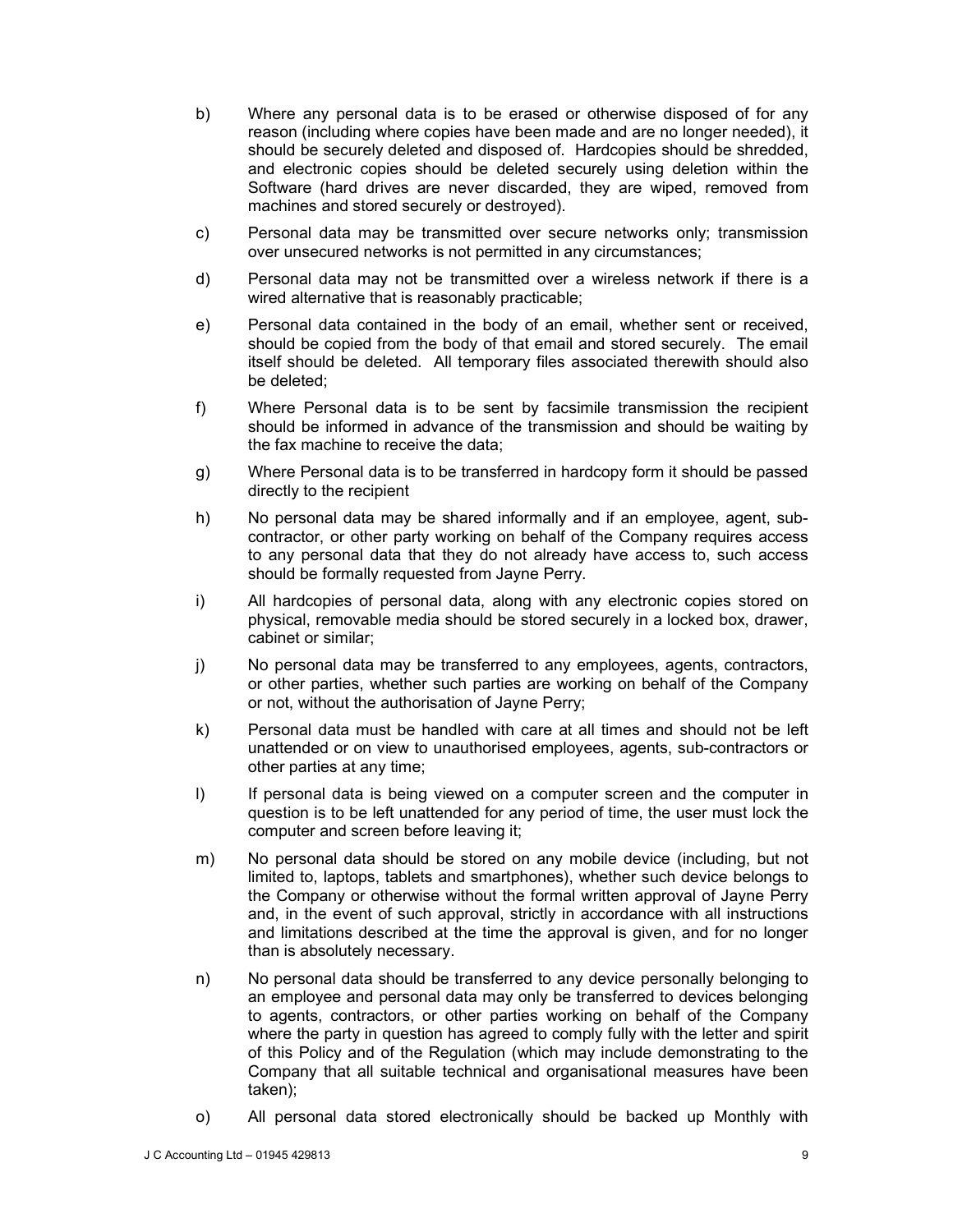backups stored onsite. All backups should be encrypted;

- p) All electronic copies of personal data should be stored securely using passwords and data encryption;
- q) All passwords used to protect personal data should be changed regularly and should not use words or phrases that can be easily guessed or otherwise compromised. All passwords must contain a combination of uppercase and lowercase letters, numbers, and symbols. All software used by the Company is designed to require such passwords;
- r) Under no circumstances should any passwords be written down or shared between any employees, agents, contractors, or other parties working on behalf of the Company, irrespective of seniority or department. If a password is forgotten, it must be reset using the applicable method. IT staff do not have access to passwords;

#### 23. Organisational Measures

The Company shall ensure that the following measures are taken with respect to the collection, holding, and processing of personal data:

- a) All employees, agents, contractors, or other parties working on behalf of the Company shall be made fully aware of both their individual responsibilities and the Company's responsibilities under the Regulation and under this Policy, and shall be provided with a copy of this Policy;
- b) Only employees, agents, sub-contractors, or other parties working on behalf of the Company that need access to, and use of, personal data in order to carry out their assigned duties correctly shall have access to personal data held by the Company;
- c) All employees, agents, contractors, or other parties working on behalf of the Company handling personal data will be appropriately trained to do so;
- d) All employees, agents, contractors, or other parties working on behalf of the Company handling personal data will be appropriately supervised;
- e) Methods of collecting, holding and processing personal data shall be regularly evaluated and reviewed;
- f) The performance of those employees, agents, contractors, or other parties working on behalf of the Company handling personal data shall be regularly evaluated and reviewed;
- g) All employees, agents, contractors, or other parties working on behalf of the Company handling personal data will be bound to do so in accordance with the principles of the Regulation and this Policy by contract;
- h) All agents, contractors, or other parties working on behalf of the Company handling personal data must ensure that any and all of their employees who are involved in the processing of personal data are held to the same conditions as those relevant employees of the Company arising out of this Policy and the Regulation;
- i) Where any agent, contractor or other party working on behalf of the Company handling personal data fails in their obligations under this Policy that party shall indemnify and hold harmless the Company against any costs, liability, damages, loss, claims or proceedings which may arise out of that failure.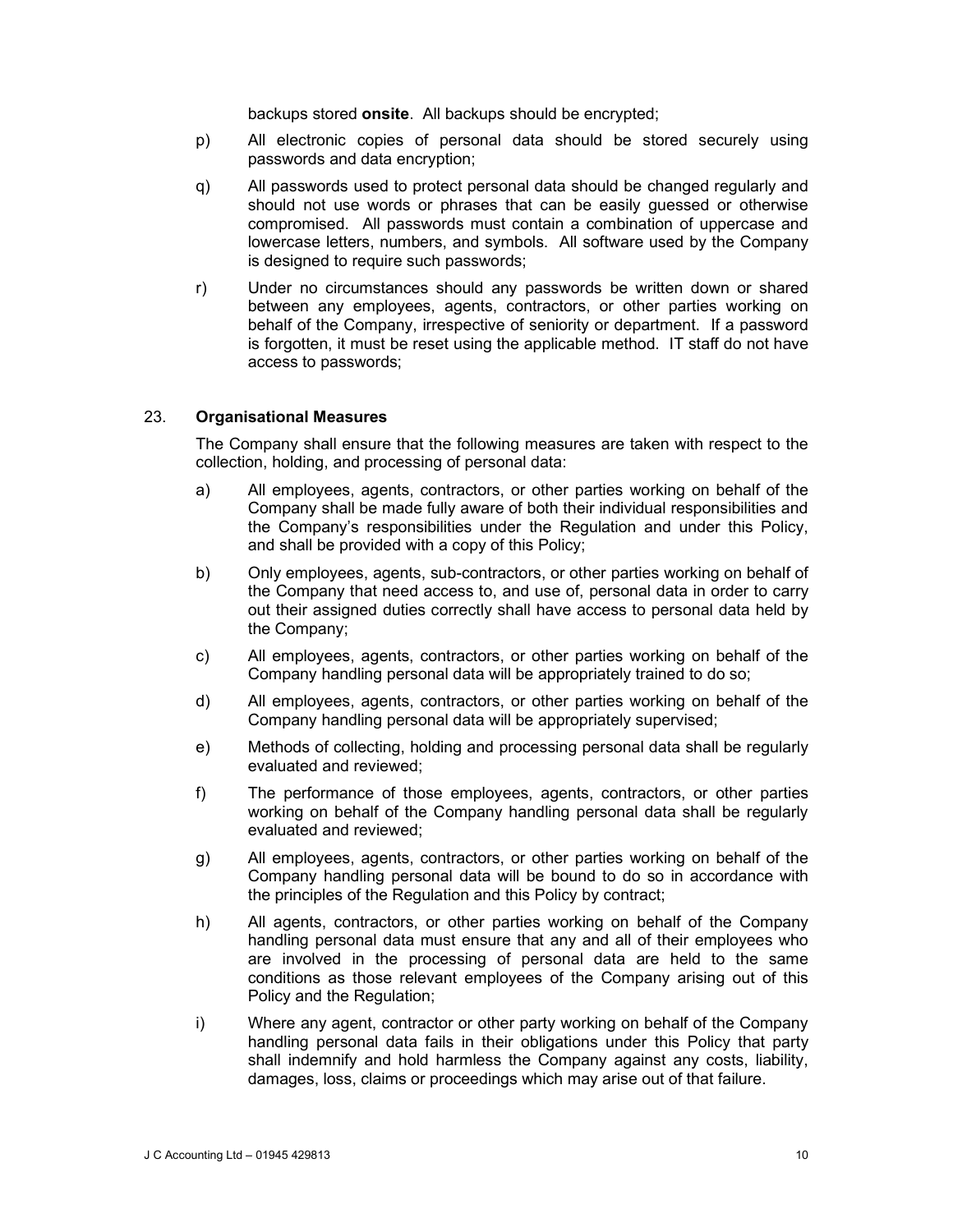## 24. Transferring Personal Data to a Country Outside the EEA

- 24.1 The Company may from time to time transfer ('transfer' includes making available remotely) personal data to countries outside of the EEA.
- 24.2 The transfer of personal data to a country outside of the EEA shall take place only if one or more of the following applies:
- a) The transfer is to a country, territory, or one or more specific sectors in that country (or an international organisation), that the European Commission has determined ensures an adequate level of protection for personal data;
- b) The transfer is to a country (or international organisation) which provides appropriate safeguards in the form of a legally binding agreement between public authorities or bodies; binding corporate rules; standard data protection clauses adopted by the European Commission; compliance with an approved code of conduct approved by a supervisory authority (e.g. the Information Commissioner's Office); certification under an approved certification mechanism (as provided for in the Regulation); contractual clauses agreed and authorised by the competent supervisory authority; or provisions inserted into administrative arrangements between public authorities or bodies authorised by the competent supervisory authority;
- c) The transfer is made with the informed consent of the relevant data subject(s);
- d) The transfer is necessary for the performance of a contract between the data subject and the Company (or for pre-contractual steps taken at the request of the data subject);
- e) The transfer is necessary for important public interest reasons;
- f) The transfer is necessary for the conduct of legal claims;
- g) The transfer is necessary to protect the vital interests of the data subject or other individuals where the data subject is physically or legally unable to give their consent; or
- h) The transfer is made from a register that, under UK or EU law, is intended to provide information to the public and which is open for access by the public in general or otherwise to those who are able to show a legitimate interest in accessing the register.

#### 25. Data Breach Notification

- 25.1 All personal data breaches must be reported immediately to the Company's data protection officer.
- 25.2 If a personal data breach occurs and that breach is likely to result in a risk to the rights and freedoms of data subjects (e.g. financial loss, breach of confidentiality, discrimination, reputational damage, or other significant social or economic damage), the data protection officer must ensure that the Information Commissioner's Office is informed of the breach without delay, and in any event, within 72 hours after having become aware of it.
- 25.3 In the event that a personal data breach is likely to result in a high risk (that is, a higher risk than that described under Part 25.2) to the rights and freedoms of data subjects, the data protection officer must ensure that all affected data subjects are informed of the breach directly and without undue delay.
- 25.4 Data breach notifications shall include the following information:
- a) The categories and approximate number of data subjects concerned;